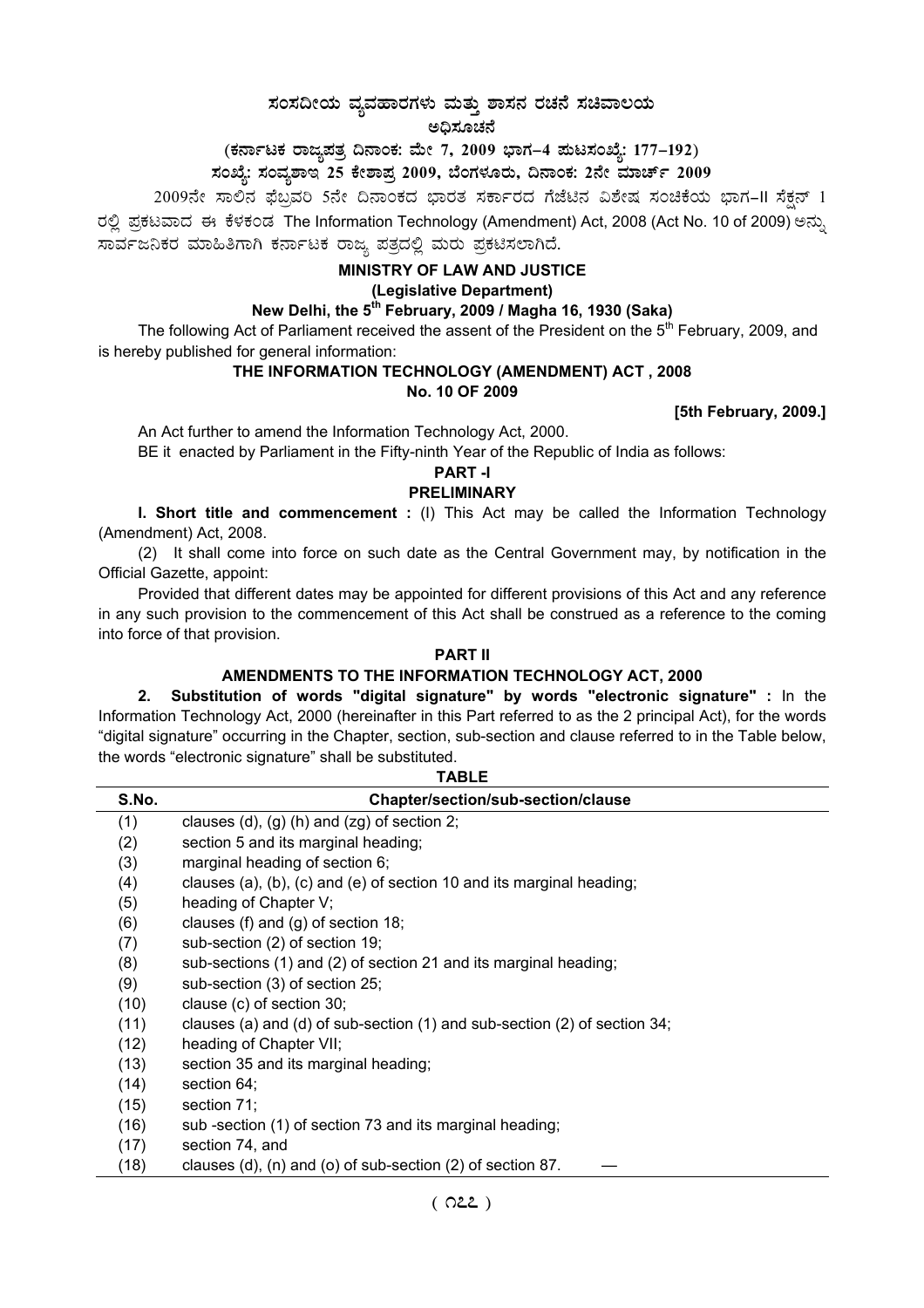**3. Amendment of section 1:-** In section 1 of the principal Act, for sub-section (4), the following sub-sections shall be substituted, namely:

"(4) Nothing in this Act shall apply to documents or transactions specified in the First Schedule:

Provided that the Central Government may, by notification in the Official Gazette, amend the First Schedule by way of addition or deletion of entries thereto.

(5) Every notification issued under sub-section (4) shall be laid before each House of Parliament.".

**4. Amendment of section 2:-** In section 2 of the principal Act,-

(A) after clause (h), the following clause shall be inserted, namely:

'(ha) "communication device" means cell phones, personal digital assistance or combination of both or any other device used to communicate, send or transmit any text, video, audio or image;';

(B) for clause (j) the following clause shall be substituted, namely:

'(j) "computer network" means the inter—connection of one or more computers or computer Systems or communication device through—

(i) the use of satellite, microwave, terrestrial line, wire, wireless or other communication media; and

(ii) terminals or a complex consisting of two or more inter-connected computers or communication device whether or not the inter-connection is continuously maintained;';

(C) in clause (n), the word "Regulations" shall be omitted;

(D) after clause (n), the following clauses shall be inserted, namely:

'(na) " cyber cafe" means any facility from where access to the internet is offered by any person in the ordinary course of business to the members of the public;

(nb) "cyber security" means protecting information, equipment, devices, computer, computer resource, communication device and information stored therein from unauthorised access, use, disclosure, disruption, modification or destruction;'.

(E) after clause (t), the following clauses shall be inserted, namely:-

(ta) "electronic signature" means authentication of any electronic record by a subscriber by means of the electronic technique specified in the Second Schedule and includes digital signature;

 (tb) "Electronic Signature Certificate" means an Electronic Signature Certificate issued under section 35 and includes Digital Signature Certificate;';

(F) after clause (u), the following clause shall be inserted, namely:-

 '(ua) "Indian Computer Emergency Response Team" means an agency established under subsection (1) of section 70B:":

(G) in clause (v), for the words "data, text", the words "data, message, text" shall be substituted;

(H) for clause (w), the following clause shall be substituted, namely:-

 (w) "intermediary", with respect to any particular electronic records, means any person who on behalf of another person receives, stores or transmits that record or provides any service with respect to that record and includes telecom service providers, network service providers, internet service providers, web-hosting service providers, search engines, online payment sites, online-auction sites, online-market places and cyber cafes;'.

 **5. Amendment of heading of chapter II:** In Chapter II of the principal Act, for the heading, the heading "DIGITAL SIGNATURE AND ELECTRONIC SIGNATURE" shall be substituted.

 **6. Insertion of new section 3A:** After section 3 of the principal Act, the following section shall be inserted, namely:—

**"3A. Electronic signature :** (1) Notwithstanding anything contained in section 3, but subject to the provisions of sub-section (2), a subscriber may authenticate may electronic record by such electronic signature or electronic authentication technique which-

- (a) is considered reliable; and
- (b) may be specified in the Second Schedule.

 (2) For the purposes of this section any electronic signature or electronic authentication technique shall be considered reliable if—

 (a) the signature creation data or the authentication data are, within the context in which they are used, linked to the signatory or, as the case may be, the authenticator and to no other person;

(b) the signature creation data or the authentication data were, at the time of signing, under the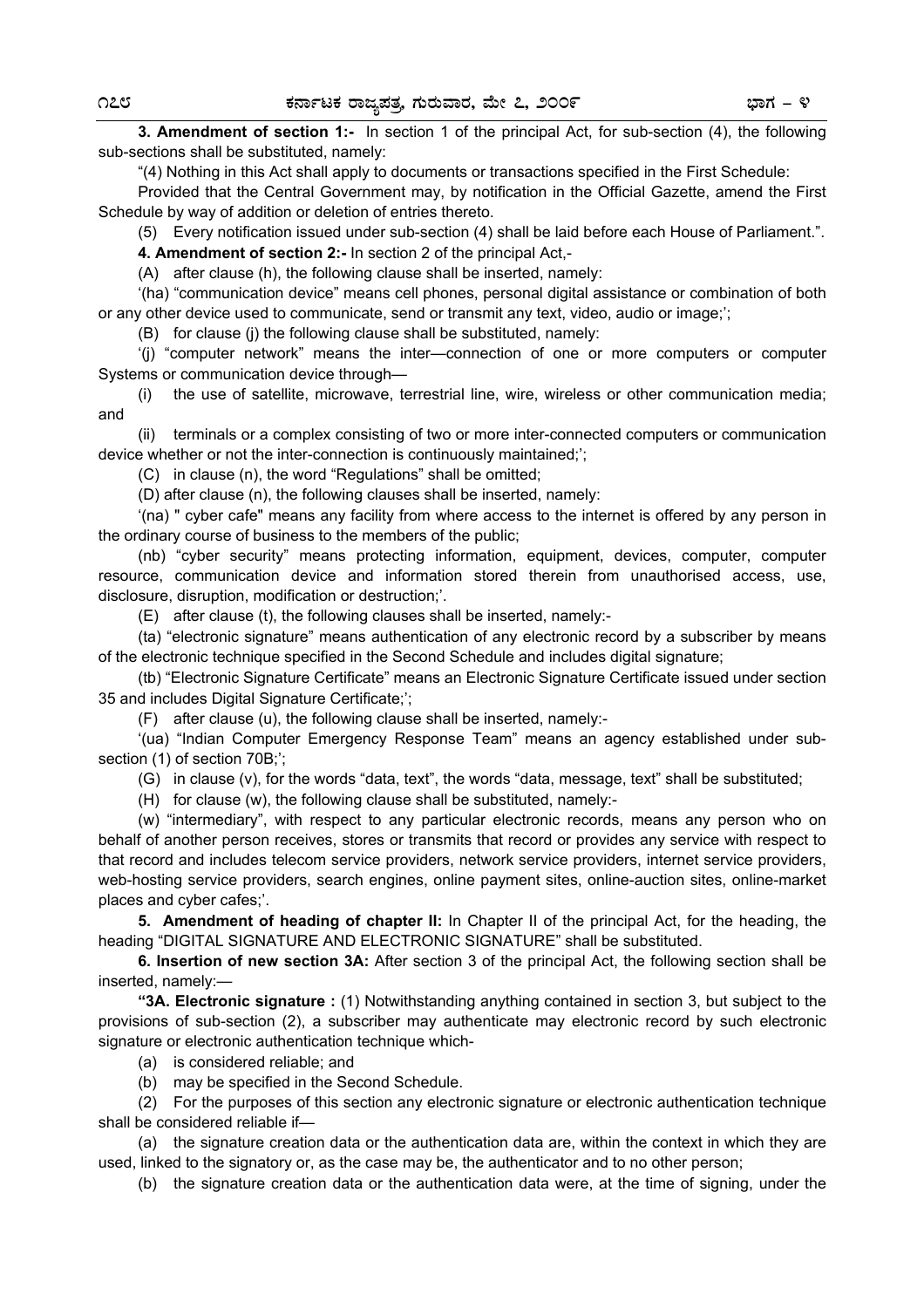control of the signatory or, as the case may be, the authenticator and of no other person;

(c) any alteration to the electronic signature made after affixing such signature is detectable;

 (d) any alteration to the information made after its authentication by electronic signature detectable; and

(e) it fulfils such other conditions which may be prescribed.

 (3) The Central Government may prescribe the procedure for the purpose of ascertaining whether electronic signature is that of the person by whom it is purported to have been affixed or authenticated.

(4) The Central Government may, by notification in the Official Gazette, add to or omit any electronic signature or electronic authentication technique and the procedure for affixing such signature from the Second Schedule:

 Provided that no electronic signature or authentication technique shall be specified in the Second Schedule unless such signature or technique is reliable.

(5) Every notification issued under sub-section (4) shall be laid before each House of Parliament.

**7. Insertion of new section 6A :** After section 6 of the principal Act, the following section shall be inserted, namely:

 **6A. Delivery of services by service provider :** (1) The appropriate Government may, for the purposes of this Chapter and for efficient delivery of services to the public through electronic means authorise, by order, any service provider to set up, maintain and upgrade the computerised facilities and perform such other services as it may specify by notification in the Official Gazette.

 **Explanation.-** For the purposes of this section, service provider so authorised includes any individual, private agency, private company, partnership firm, sole proprietor firm or any such other body or agency which has been granted permission by the appropriate Government to offer services through electronic means in accordance with the policy governing such service sector.

(2) The appropriate Government may also authorise any service provider authorised under subsection (1) to collect, retain and appropriate such service charges, as may be prescribed by the appropriate Government for the purpose of providing such services, from the person availing such service.

 (3) Subject to the provisions of sub-section (2), the appropriate Government may authorise the service providers to collect, retain and appropriate service charges under this section notwithstanding the fact that there is no express provision under the Act, rule, regulation or notification under which the service is provided to collect, retain and appropriate e-service charges by the service providers.

 (4) The appropriate Government shall, by notification in the Official Gazette, specify the scale of service charges which may be charged and collected by the service providers under this section:

 Provided that the appropriate Government may specify different scale of service charges for different types of services.'.

 **8. Insertion of new section 7A :** After section 7 of the principal Act, the following section shall be inserted, namely:—

**"7A. Audit of documents etc., maintained in electronic form :** Where in any law for the time being in force, there is a provision for audit of documents, records or information, that provision shall also be applicable for audit of' documents, records or information processed and maintained in the electronic form".

**9. Insertion of new section 10A:** After section 10 of the principal Act, the following section shall be inserted namely:—

 **"10A. Validity of contracts formed through electronic means :** Where in a contract formation, the communication of proposals, the acceptance of proposals, the revocation of proposals and acceptances, as the case may be, are expressed in electronic form or by means of an electronic record, such contract shall not be deemed to be unenforceable solely on the ground that such electronic form or means was used for that purpose."

**10. Amendment of section 12 :** In section 12 of the principal Act, in sub-section (1), for the words "agreed with the addressee", the word "stipulated" shall be substituted.

**11. Substitution of new sections for sections 15 and 16 :** For sections 15 and 16 of the principal Act, the following sections shall be substituted, namely :-

 **"15. Secure electronic signature :** An electronic signature shall be deemed to be a secure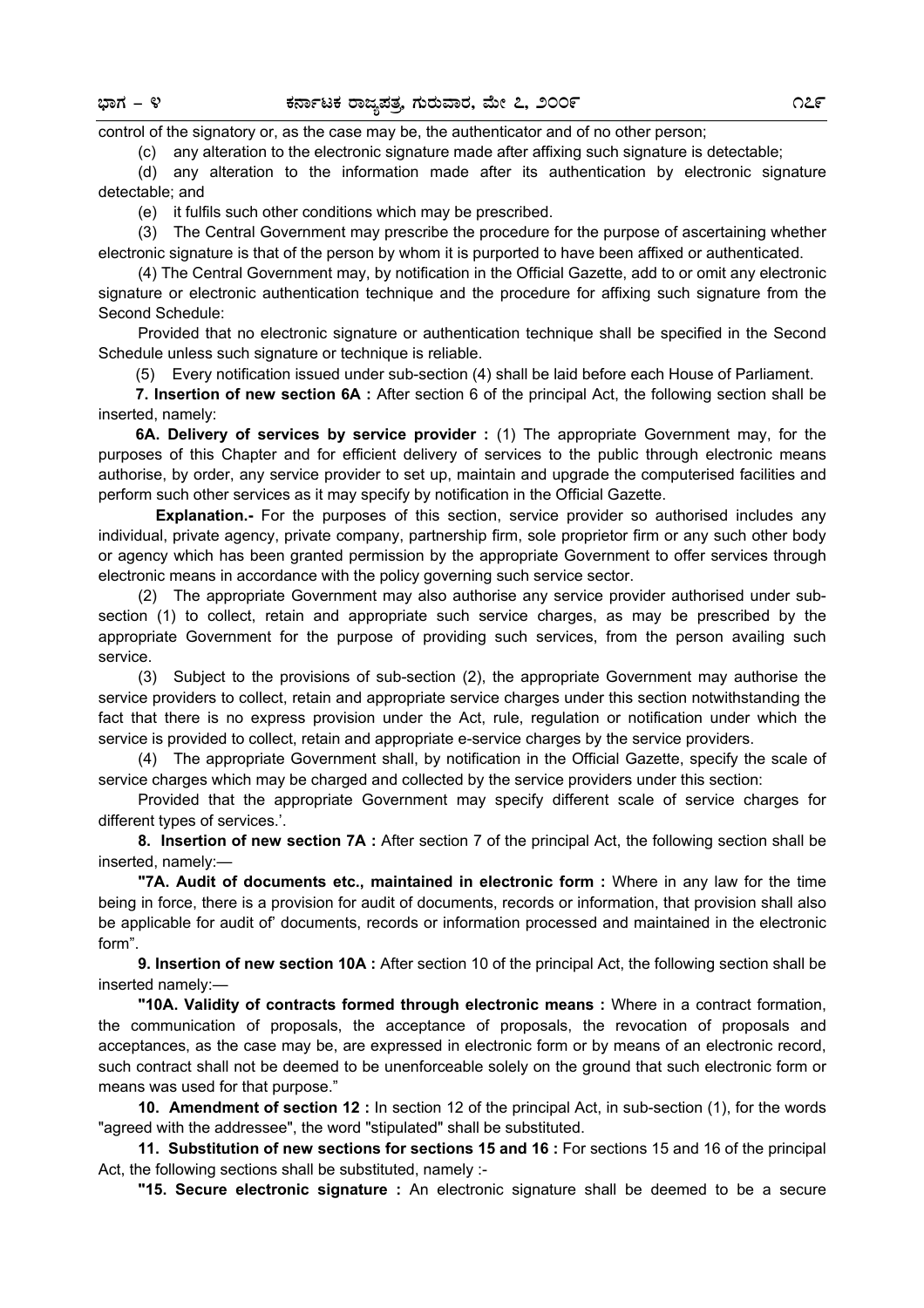electronic signature if-

 (i) the signature creation data, at the time of affixing signature, was under the exclusive control of signatory and no other person; and

 (ii) the signature creation data was stored and affixed in such exclusive manner as may be prescribed.

**Explanation.-** In case of digital signature, the "signature creation data" means the private key of the subscriber.

 **16. Security procedures and practices :** The Central Government may, for the purposes of sections 14 and 15, prescribe the security procedures and practices :

 Provided that in prescribing such security procedures and practices, the Central Government shall have regard to the commercial circumstances, nature of transactions and such other related factors as it may consider appropriate "

 **12. Amendment of section 17 :** In section 17 of the principal Act,,-

 (a) in sub-section (1), for the words "and Assistant Controllers", the words", Assistant Controllers, other officers and employees" shall be substituted". and

 (b) in sub-section (4), for the words "and Assistant Controllers", the words, "Assistant Controllers, other officers and employees" shall be substituted."

 **13. Omission of section 26 :**Section 20 of the principal Act shall be omitted

**14. Amendment of section 29** : In section 29 of the principal Act, in sub-section (1) for the words "any contravention of the provisions of this Act, rules or regulations made thereunder", the words "any contravention of the provisions of this Chapter" shall be substituted.

 **15. Amendment of section 30 :** In section 30 of the principal Act,

(i) in clause (c), after the word "assured", the word "and" shall be omitted;

(ii) after clause (c) the following clauses shall be inserted, namely :-

"(ca) be the repository of the electronic Signature Certificates issued under this Act;

 (cb) publish information regarding its practices, Electronic Signature Certificates and current status of such certificates; and."

**16. amendment of section 34 :** In section 34 of the principal Act, in sub-section (1) in clause (a), the words "which contains the public key corresponding to the private key used by that Certifying Authority to digitally sign another Digital signature Certificate" shall be omitted.

 **17. Amendment of section 35** : In section 35 of the principal Act, in sub – section (4) –

(a) the first proviso shall be omitted

 (b) in the second proviso, for the words "Provided further" the word "Provided" shall be substituted.

**18. Amendment of section 36 :** In section 36 of the principal Act, after clause (c), the following clauses shall be inserted, namely :-

"(ca) the subscriber holds a private key which is capable of creating a digital signature ;

 (cb) the public key to be listed in the certificate can be used to verify a digital signature affixed by the private key hold by the subscriber ;.

 **19. Insertion of new section 40A:** After section 40 of the principal Act, the following section shall be inserted, namely:—

**Duties of subscriber of Electronic Signature Certificate :** " 40 A. In respect of Electronic Signature Certificate the subscriber shall perform such duties as may be prescribed.".

 **20. Amendment of heading of Chapter IX :** In Chapter IX of the principal Act, in the heading, for the words "PENALTIES AND ADJUDICATION", the words "PENALTIES, COMPENSATION AND ADJUDICATION" shall be substituted

 **21. Amendment of section 43 :** In section 43 of the principal Act,—

 (a) in the marginal heading, for the word "Penalty" the words "Penalty and Compensation" shall be substituted;

(b) in clause (a), after the words "computer network", the words "or computer resource" shall be inserted;

(c) after clause (h), the following clauses shall be inserted, namely:—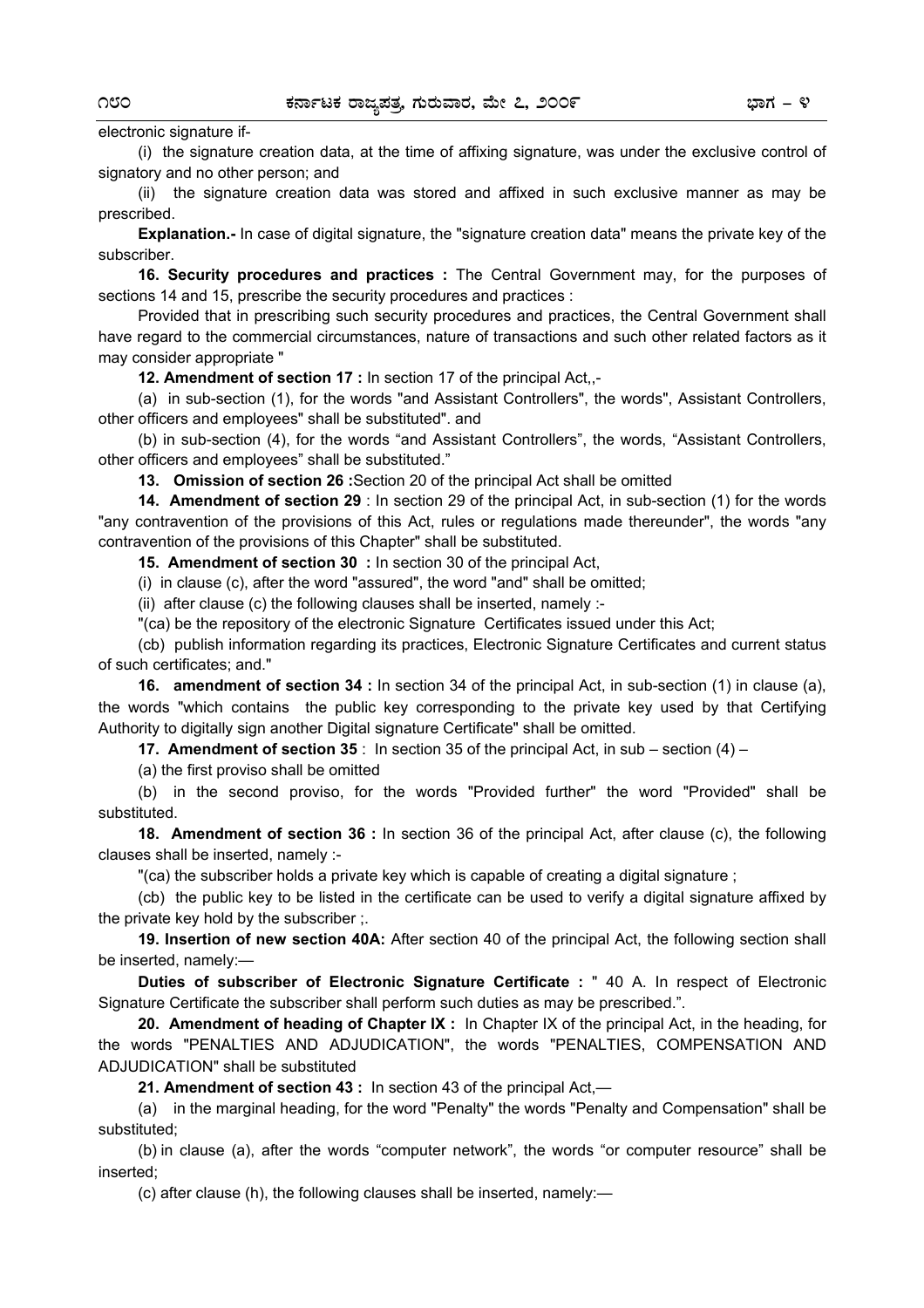"(i) destroys, deletes or alters any information residing in a computer resource or diminishes its value or utility or affects it injuriously by any means;

 (j) steal, conceals, destroys or alters or causes any person to steal, conceal, destroy or alter any computer source code used for a computer resource with an intention to cause damage;";

(d) for the portion begining with the words "he shall be liable to pay damages" and ending with the words "persons so affected" the following shall be substituted, namely:—

"he shall be liable to pay damages by way of compensation to the person so affected"

(e) in the Explanation, after clause (iv), the following clause shall be inserted, namely:—

'(v) "computer source code" means the listing of programmes, computer commands, design and layout and programme analysis of computer resource in any form.".

**22. Insertion of new section 43 A :** After section 43 of the principal Act, the following section shall be inserted, namely:—

**"43A. Compensation for failure to protect data:** Where a body corporate, possessing, dealing or handling any sensitive personal data or information in a computer resource which it owns, controls or operates, is negligent in implementing and maintaining reasonable security practices and procedures and thereby causes wrongful loss or wrongful gain to any person, such body corporate shall be liable to pay damages by way of compensation to the person so affected.

**Explanation -** For the purposes of this section,—

(i) "body corporate" means any company and includes a firm, sole proprietorship or other association of individuals engaged in commercial or professional activities;

(ii) "reasonable security practices and procedures" means security practices and procedures designed to protect such information from unauthorised access, damage, use, modification, disclosure or impairment, as may be specified in an agreement between the parties or as may be specified in any law for the time being in force and in the absence of such agreement or any law, such reasonable security practices and procedures, as may be prescribed by the Central Government in consultation with such professional bodies or associations as it may deem fit;

(iii) "sensitive personal data or information" means such personal information as may be prescribed by the Central Government in consultation with such professional bodies or associations as it may deem fit.

**23. Amendment of section 46 :** In section 46 of the principal Act,

(a) in sub-section (1), for the words "direction or order made thereunder", the words "direction or order made thereunder which renders him liable to pay penalty or compensation," shall be substituted;

(b) after sub-section (1), the following sub-section shall be inserted, namely:—

"(1A) The adjudicating officer appointed under sub-section (1) shall exercise jurisdiction to adjudicate matters in which the claim for injury or damage does not exceed rupees five crore:

Provided that the jurisdiction in respect of the claim for injury or damage exceeding rupees five crore shall vest with the competent court.";

(c) in sub-section (5), after clause (b), the following clause shall be inserted, namely:—

"(c) shall be deemed to be a civil court for purposes of Order XXI of the Civil Procedure Code, 1908 (5 of 1908);

**24. Amendment of heading of chapter X :** In Chapter X of the principal Act, in the heading, the word "REGULATIONS" shall be omitted.

**25. Amendment of section 48 :** In section 48 of the principal Act, in sub-section (1), the word "Regulations" shall be omitted.

**26. Substitution of new sections for sections 49 to 52 :** For sections 49 to 52 of the principal Act, the following sections shall be substituted, namely:—

**"49. Composition of Cyber appellate Tribunal :** (1) The Cyber Appellate Tribunal shall consist of a Chairperson and such number of other Members, as the Central Government may, by notification in the Official Gazette, appoint:

Provided that the person appointed as the Presiding Officer of the Cyber Appellate Tribunal under the provisions of this Act immediately before the commencement of the Information Technology (Amendment) Act, 2008 shall be deemed to have been appointed as the Chairperson of the said Cyber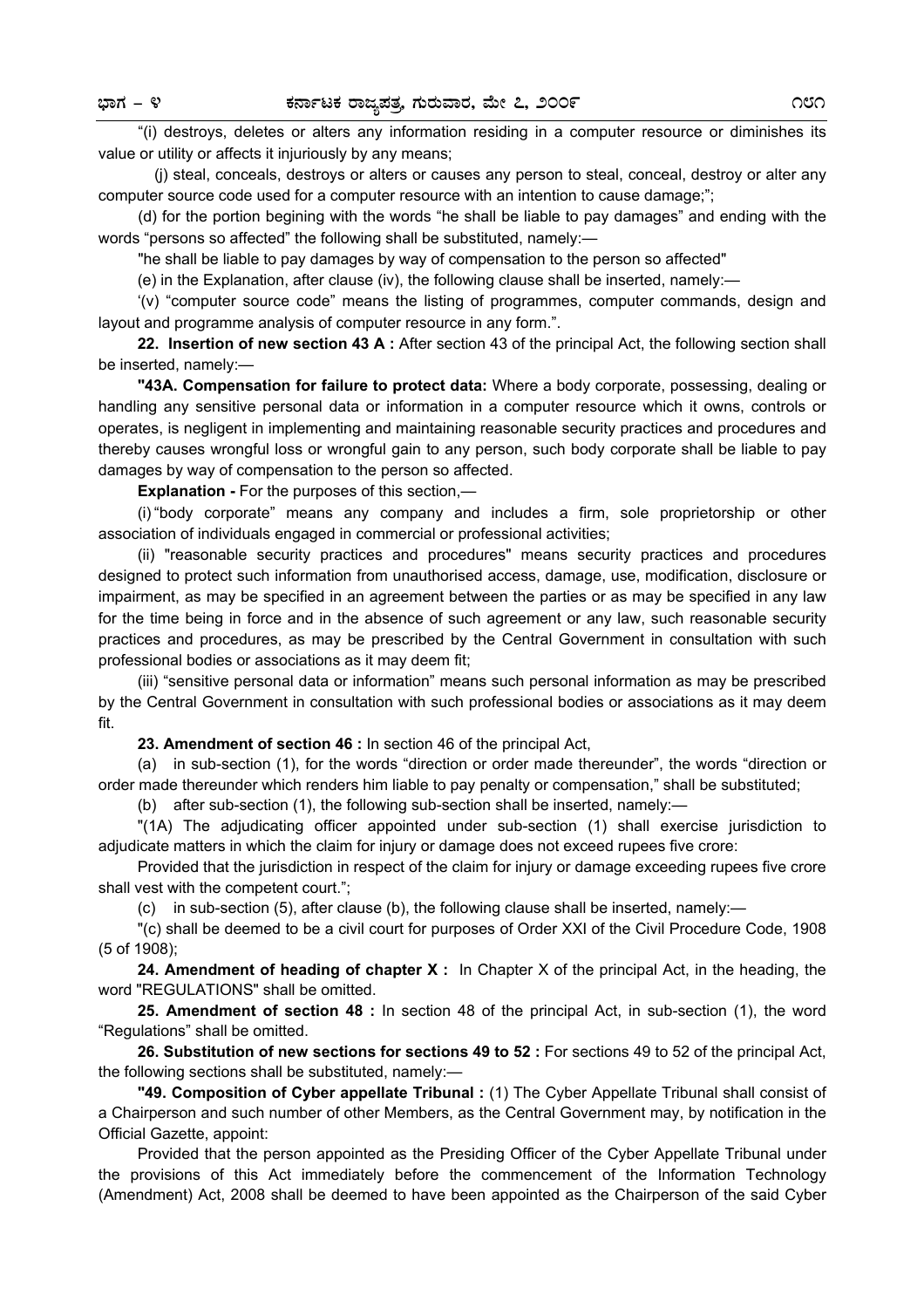Appellate Tribunal under the provisions of this Act as amended by the Information Technology (Amendment) Act, 2008.

(2) The selection of Chairperson and Members of the Cyber Appellate Tribunal shall be made by the Central Government in consultation with the Chief Justice of India.

(3) Subject to the provisions of this Act—

(a) the jurisdiction, powers and authority of the Cyber Appellate Tribunal may be exercised by the Benches thereof,

(b) a Bench may be constituted by the Chairperson of the Cyber Appellate Tribunal with one or two Members of such Tribunal as the Chairperson may deem fit;

(c) the Benches of the Cyber Appellate Tribunal shall sit at New Delhi and at such other places as the Central Government may, in consultation with the Chairperson of the Cyber Appellate Tribunal, by notification in the Official Gazette, specify;

(d) the Central Government shall, by notification in the Official Gazette, specify the areas in relation to which each Bench of the Cyber Appellate Tribunal may exercise its jurisdiction.

(4) Notwithstanding anything contained in sub-section (3), the Chairperson of the Cyber Appellate Tribunal may transfer a Member of such Tribunal from one Bench to another Bench.

(5) If at any stage of the hearing of any case or matter it appears to the Chairperson or a Member of the Cyber Appellate tribunal that the case or matter is of such a nature that it ought to be heard by a Bench consisting of more Members, the case or matter may be transferred by the Chairperson to such Bench as the Chairperson may deem fit.

 **50. Qualifications for appointment as Chairperson and Members of Cyber Appellate Tribunal:**  (1) A person shall not be qualified for appointment as a Chairperson of the Cyber Appellate Tribunal unless he is, or has been, or is qualified to be, a Judge of a High Court.

(2) The Members of the Cyber Appellate Tribunal, except the Judicial Member to be appointed under sub-section (3), shall be appointed by the Central Government from amongst persons, having special knowledge of, and professional experience in, information technology, telecommunication, industry, management or consumer affairs:

Provided that a person shall not be appointed as a Member, unless he is, or has been, in the service of the Central Government or a State Government, and has held the post of Additional Secretary to the Government of India or any equivalent post in the Central Government or State Government for a period of not less than one year or Joint Secretary to the Government of India or any equivalent post in the Central Government or State Government for a period of not less than seven years.

(3) The Judicial Members of the Cyber Appellate Tribunal shall be appointed by the Central Government from amongst persons who is or has been a member of the Indian legal Service and has held the post of Additional Secretary for a period of not less than one year or Grade I post of that Service for a period of not less than five years.

**51. Term of office, conditions of service, etc., of Chairperson and Members :** (1) The Chairperson or Member of the Cyber Appellate Tribunal shall hold office for a term of five years from the date on which he enters upon his office or until he attains the age of sixty-five years, whichever is earlier.

(2) Before appointing any person as the Chairperson or Member of the Cyber Appellate Tribunal, the Central Government shall satisfy itself that the person does not have any such financial or other interest as is likely to affect prejudicially his functions as such Chairperson or Member,

(3) An officer of the Central Government or State Government on his selection as the Chairperson or Member of the Cyber Appellate Tribunal as the case may be, shall have to retire from service before joining as such Chairperson or Member.

**52. Salary, allowances and other terms and conditions of service of Chirperson and Members:** The salary and allowances payable to, and the other terms and conditions of service including pension, gratuity and other retirement benefits of, the Chairperson or a Member of the Cyber Appellate Tribunal shall be such as may be prescribed.

**52A. Powers of superintendence, direction, etc :** The Chairperson of the Cyber Appellate Tribunal shall have powers of general superintendence and directions in the conduct of the affairs of that Tribunal and he shall, in addition to presiding over the meetings of the Tribunal, exercise and discharge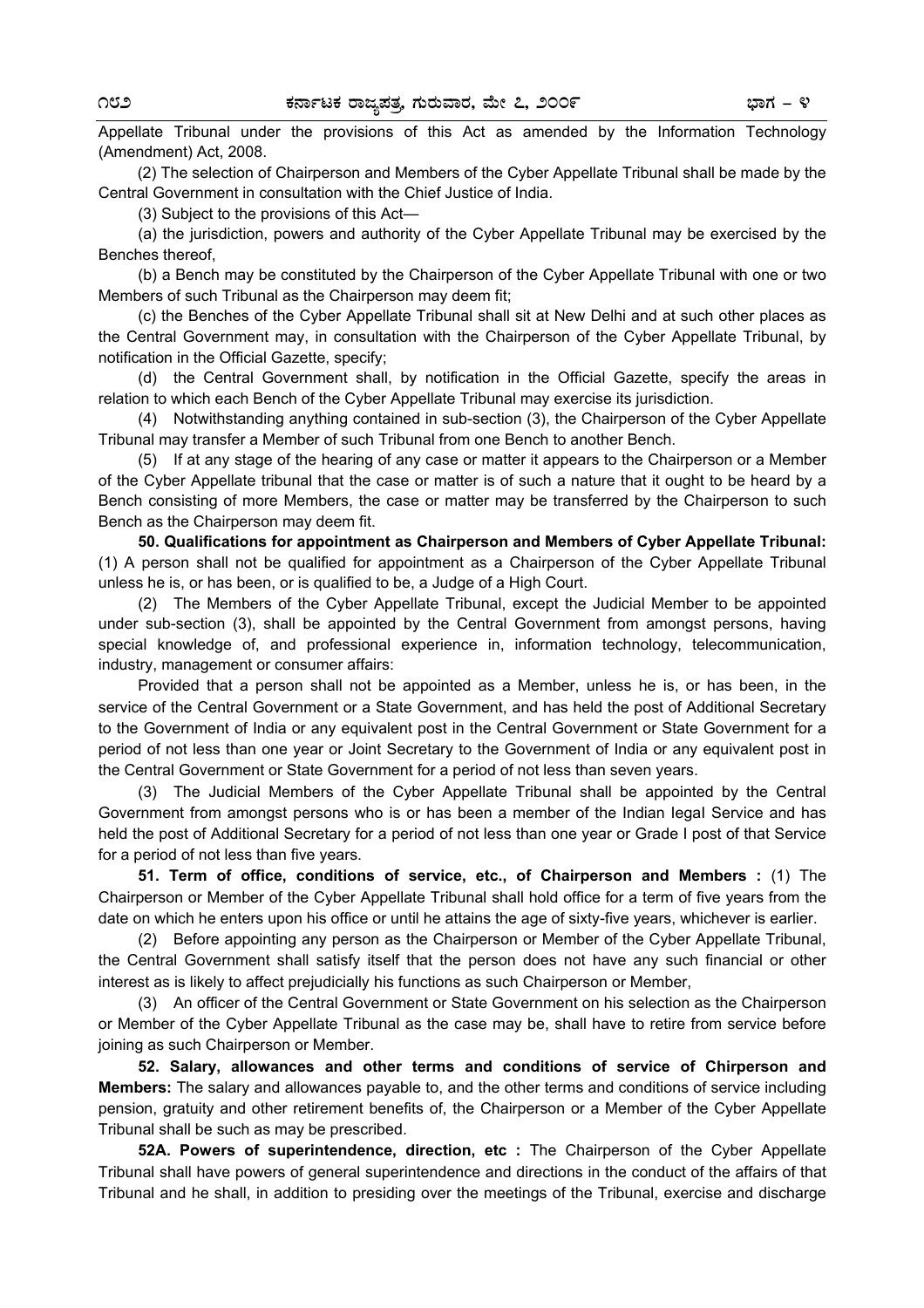#### such powers and functions of the Tribunal as may be prescribed.

**52B. Distribution of business among Benches :** Where Benches are constituted, the Chairperson of the Cyber Appellate Tribunal may, by order, distribute the business of that Tribunal amongst the Benches and also the matters to be dealt with by each Bench.

**52C. Power of Chairperson to transfer cases :** On the application of any of the parties and after notice to the parties, and after hearing such of them as he may deem proper to be heard, or suo motu without such notice, the Chairperson of the Cyber Appellate Tribunal may transfer any case pending before one Bench, for disposal to any other Bench.

**52D. Decision by majority :** If the Members of a Bench consisting of two Members differ in opinion on any point, they shall state the point or points on which they differ, and make a reference to the Chairperson of the Cyber Appellate Tribunal who shall hear the point or points himself and such point or points shall be decided according to the opinion of the majority of the Members who have heard the case, including those who first heard it.".

**27. Amendment of section 53 :** In section 53 of the principal Act, for the words "Presiding Officer", the words "Chairperson or Member, as the case may be," shall be substituted.

**28. Amendment of section 54 :** In section 54 of the principal Act, for the words "Presiding Officer" wherever they occur, the words "Chairperson or the Member" shall be substituted.

**29. Amendment of section 55 :** In section 55 of the principal Act, for the words "Presiding Officer", the words "Chairperson or the Member" shall be substituted.

**30. Amendment of section 56 :** In section 56 of the principal Act, for the words presiding Officer" the word "Chairperson" shall be substituted.

**31. Amendment of section 64 :** In section 64 of the principal Act,—

(i) for the words "penalty imposed", the words "penalty imposed or compensation awarded" shall be substituted;

(ii) in the marginal heading, for the word "penalty", the words "penalty or compensation" shall be substituted.

**32. Substitution of new sections for sections 66 and 67 :** For sections 66 and 67 of the principal Act, the following sections shall be substituted, namely:—

**"66. Computer related offences:** If any person, dishonestly or fraudulently, does any act referred to in section 43, he shall be punishable with imprisonment for a term which may extend to three years or with fine which may extend to five lakh rupees or with both.

**Explanation. -** For the purposes of this section,

(a) the word "dishonestly" shall have the meaning assigned to it in section 24 (45 of 1860)of the Indian Penal Code;

(b) the word "fraudulently" shall have the meaning assigned to it in section 25 (45 of 1860) of the Indian Penal Code.

**66A. Punishment for sending offensive messages through communication service, etc :** Any person who sends, by means of a computer resource or a communication device,—

(a) any information that is grossly offensive or has menacing character; or

(b) any information which he knows to be false, but for the purpose of causing annoyance, inconvenience, danger, obstruction, insult, injury, criminal intimidation, enmity, hatred or ill will, persistently by making use of such computer resource or a communication device; or

(c) any eletronic mail or electronic mail message for the purpose of causing annoyance or inconvenience or to deceive or to mislead the addressee or recipient about the origin of such messages shall be punishable with imprisonment for a term which may extend to three years and with fine.

**Explanation.—** For the purposes of this section, terms "electronic mail" and "electronic mail message" means a message or information created or transmitted or received on a computer, computer system, computer resource or communication device including attachments in text, image, audio, video and any other electronic record, which may be transmitted with the message.

**66B. Punishment for dishonestly receiving stolen computer resource or communication device :** Whoever dishonestly receives or retains any stolen computer resource or communication device knowing or having reason to believe the same to be stolen computer resource or communication device,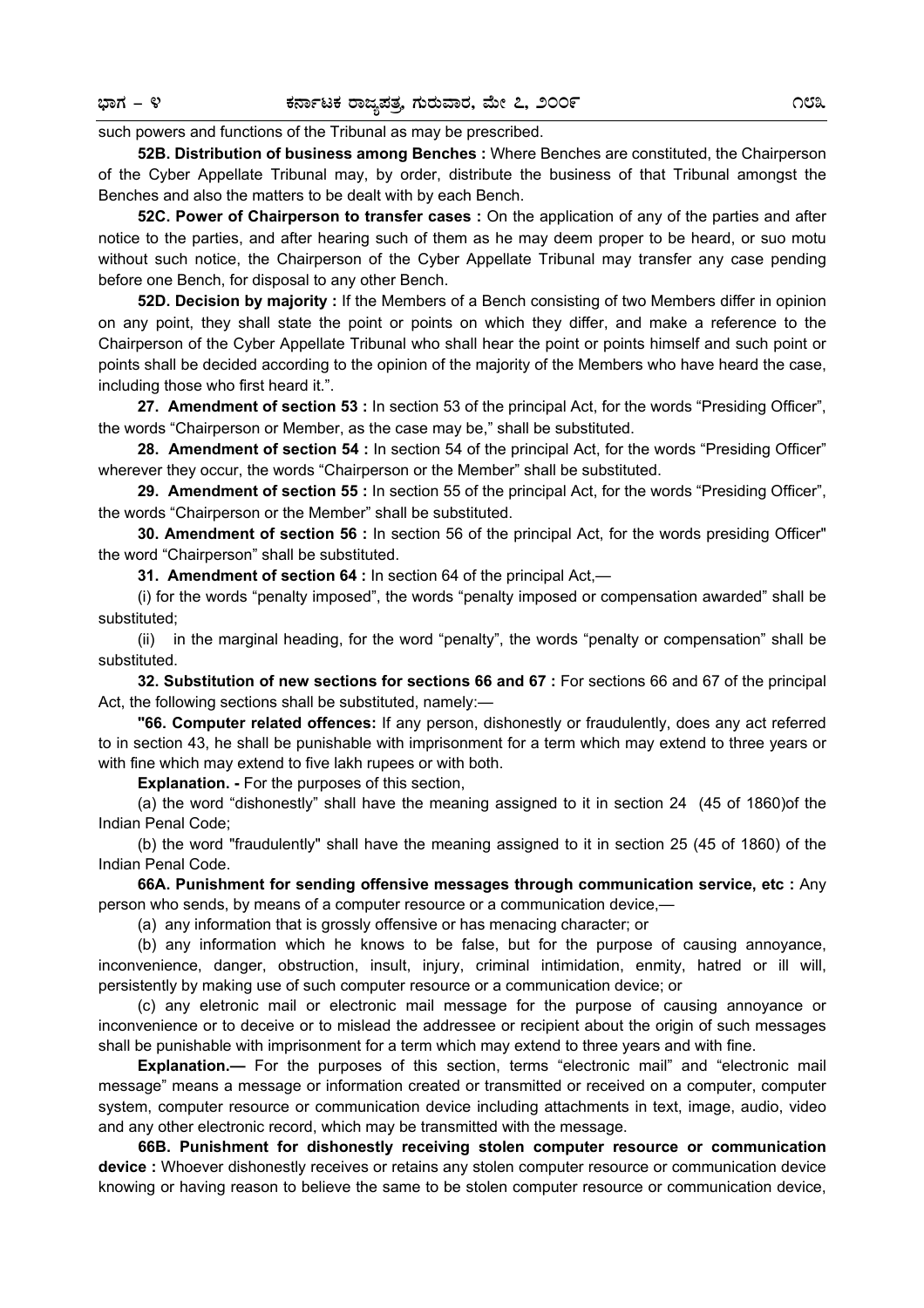shall be punished with imprisonment of either description for a term which may extend to three years or with fine which may extend to rupees one lakh or with both

 **66C. Punishment for identity theft :** Whoever, fraudulently or dishonestly make use of the electronic signature, password or any other unique identification feature of any other person, shall be punished with imprisonment of either description for a term which may extend to three years and shall also be liable to fine which may extend to rupees one lakh.

 **66D. Punishment for cheating by personation by using computer resource :** Whoever, by means of any communication device or computer resource cheats by personation, shall be punished with imprisonment of either description for a term which may extend to three years and shall also be liable to fine which may extend to one lakh rupees.

**66E. Punishment for violation of privacy :** Whoever, intentionally or knowingly captures, publishes or transmits the image of a private area of any person without his or her consent, under circumstances violating the privacy of that person, shall be punished with imprisonment which may extend to three years or with fine not exceeding two Iakh rupees, or with both.

**Explanation. -** For the purposes of this section—

 (a) "transmit" means to electronically send a visual image with the intent that it be viewed by a person or persons;

 (b) "capture", with respect to an image, means to videotape, photograph, film or record by any means;

 (c) "private area" means the naked or undergarment clad genitals, public area, buttocks or female breast;

 (d) "publishes" means reproduction in the printed or electronic form and making it available for public;

 (e) "under circumstances violating privacy" means circumstances in which a person can have a reasonable expectation that—

 (i) he or she could disrobe in privacy, without being concerned that an image of his private area was being captured or

 (ii) any part of his or her private area would not he visible to the public, regardless of whether that person is in a public or private place

 **66F. Punishment for cyber terrorism :** (1) Whoever,-

(A) with intent to threaten the unity, integrity, security or sovereignty of India or to strike terror in the people or any section of the people by-

(i) denying or cause the denial of access to any person authorised to access computer resource; or

(ii) attempting to penetrate or access a computer resource without authorisation or exceeding authorised access; or

(iii) introducing or causing to introduce any computer contaminant.

And by means of such conduct causes or is likely to cause death or injuries to persons or damage to or destruction of property or disrupts or knowing that it is likely to cause damage or disruption of supplies or services essential to the life of the community or adversely affect the critical information infrastructure specified under section 70; or

(B) knowingly or intentionally penetrates or accesses a computer resource without authorisation or exceeding authorised access, and by means of such conduct obtains access to information, data or computer database that is restricted for reasons of the security of the State or foreign relations; or any restricted information, data or computer database, with reasons to believe that such information, data or computer database so obtained may be used to cause or likely to cause injury to the interests of the sovereignty and integrity of India the security of the State, friendly relations with foreign States, public order, decency or morality, or in relation to contempt of court, defamation or incitement to an offence, or to the advantage of any foreign nation, group of individuals or otherwise,

commits the offence of cyber terrorism.

(2) Whoever commits or conspires to commit cyber terrorism shall be punishable with imprisonment which may extend to imprisonment for life.

**67. Punishment for publishing or transmitting obscene material in electronic form :** Whoever publishes or transmits or causes to be published or transmitted in the electronic form, any material which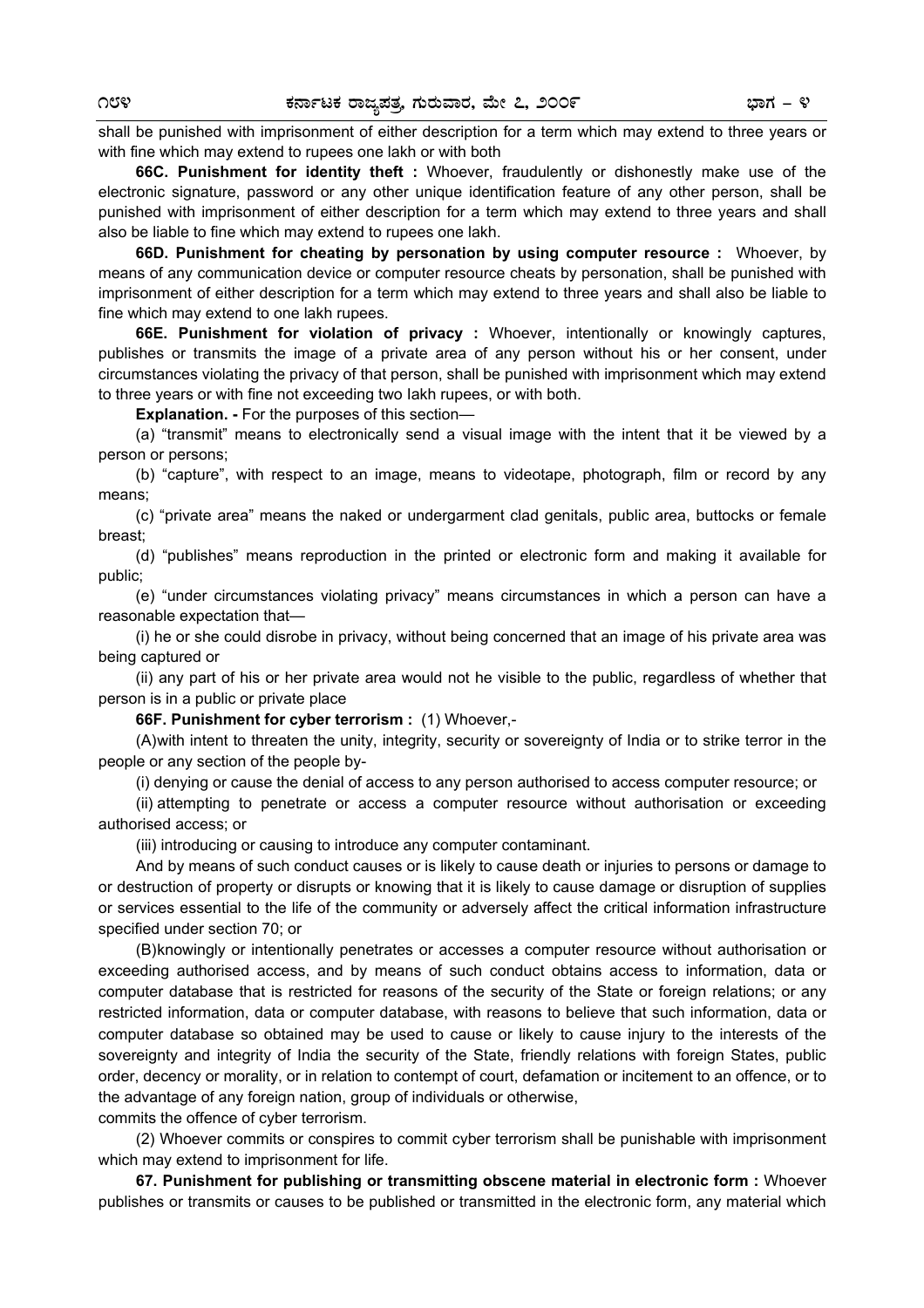is lascivious or appeals to the prurient interest or if its effect is such as to tend to deprave and corrupt persons who are likely, having regard to all relevant circumstances, to read, see or hear the matter contained or embodied in it, shall be punished on first conviction with imprisonment of either description for a term which may extend to three years and with fine which may extend to five lakh rupees and in the event of second or subsequent conviction with imprisonment of either description for a term which may extend to five years and also with fine which may extend to ten Iakh rupees:

**67A. Punishment for publishing or transmitting of material containing sexually explicitact, etc, in electronic form :** Whoever publishes or transmits or causes to be published or transmitted in the electronic form any material which contains sexually explicit act or conduct shall be punished on first conviction with imprisonment of either description for a term which may extend to five years and with fine which may extend to ten lakh rupees and in the event of second or subsequent conviction with imprisonment of either description for a term which may extend to seven years and also with fine which may extend to ten lakh rupees.

**67B. Punishment for publishing of transmitting of material depicting children in sexually explicit act, etc, in electronic form :** Whoever -,

(a) publishes or transmits or causes to be published or transmitted material in any electronic form which depicts children engaged in sexually explicit act or conduct; or

(b) creates text or digital images, collects, seeks, browses, downloads, advertises, promotes, exchanges or distributes material in any electronic form depicting children in obscene or indecent or sexually explicit manner; or

(c) cultivates entices or induces children to online relationship with one or more children for and on sexually explicit act or in a manner that may offend a reasonable adult on the computer resource; or

(d) facilitates abusing children online; or

(e) records in any electronic form own abuse or that of others pertaining to sexually explicit act with children, shall be punished on first conviction with imprisonment of either description for a term which may extend to five years and with fine which may extend to ten lakh rupees and in the event of second or subsequent conviction with imprisonment of either discription for a term which may extend to seven years and also with fine which may extend to ten lakh rupees:

Provided that provisions of section 67, section 67A and this section does not extend to any book, pamphlet, paper, writing, drawing, painting representation or figure in electronic form—

(i) the publication of which is proved to be justified as being for the public good on the ground that such book, pamphlet, paper, writing, drawing, painting representation or figure is in the interest of science, Literature, art or learning of other objects of general concern; or

(ii) which is kept or used for bonafide heritage or religious purposes.

**Explanation.—** For the purposes of this section, "children" means a person who has not completed the age of 18 years.

**67C. Preservation and retention of information by intermediaries :** (1) Intermediary shall preserve and retain such information as may be specified for such duration and in such manner and format as the Central Government may prescribe.

(2) Any intermediary who intentionally or knowingly contravenes the provisions of sub-section (1) shall be punished with an imprisonment for a term which may extend to three years and shall also be liable to fine.'.

**33. Amendment of section 68 :** In section 68 of the principal Act, for sub-section (2), the following sub-section shall be substituted, namely:—

 "(2) Any person who intentionally or knowingly fails to comply with any order under sub-section (1) shall be guilty of an offence and shall be liable on conviction to imprisonment for a term not exceeding two years or a fine not exceeding one lakh rupees or with both,"

**34.Substitution of new sections for section 69 :** For section 69 of the principal Act, the following sections shall be substituted namely:

**'69. Power to issue directions for interception or monitoring or decryption of any information through any computer resource :** (1) Where the Central Government or a State Government or any of its officers specially authorised by the Central Government or the State Government, as the case may be, in this behalf may, if satisfied that it is necessary or expedient so to do, in the interest of the sovereignty or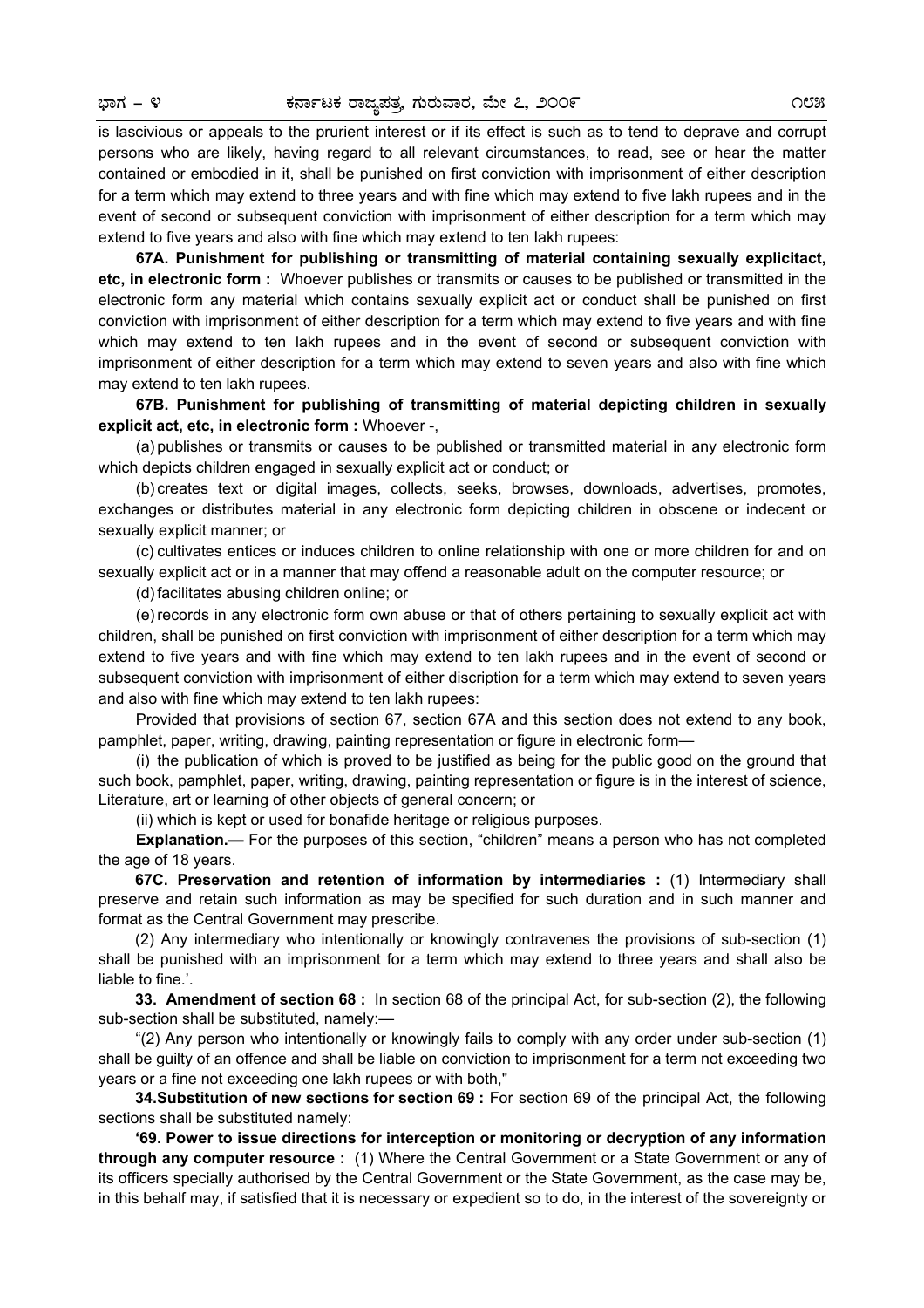integrity of India, defence of india, security of the State, friendly relations with foreign States or public order or for preventing incitement to the commission of any cognizable offence relating to above or for investigation of any offence, it may subject to the provisions of sub-section (2), for reasons to be recorded in writing, by order, direct any agency of the appropriate Government to intercept, monitor or decrypt or cause to be intercepted or monitored or decrypted any information generated, transmitted, received or stored in any Computer resource.

(2) The Procedure and safeguards subject to which such interception of monitoring of decryption may be carried out, shall be such as may be prescribed.

(3) The subscriber or intermediary or any person in-charge of time computer resource shall, when called upon by any agency referred to in sub-section (1), extend all facilities and technical assistance to-

(a) provide access to or secure access to the computer resource generating, transmitting, receiving or storing such information; or

(b) intercept, monitor, or decrypt the information, as the case may be; or

(c) provide information stored in computer resource.

(4) The subscriber or intermediary or any person who fails to assist the agency referred to in subsection *(3)* shall be punished with imprisonment for a term which may extend to seven years and shall also be liable to fine.

**69A. Power to issue directions for blocking for public access of any information through any computer resource :** *(1)* Where the Central Government or any of its officers specially authorised by it in this behalf is satisfied that it is necessary or expedient so to do, in the interest of sovereignty and integrity of India, defence of India, security of the State, friendly relations with foreign States or public order or for preventing incitement to the commission of any cognizable offence relating to above, it may subject to the provisions of sub-section *(2),* for reasons to be recorded in writing, by order, direct any agency of the Government or intermediary to block for access by the public or cause to be blocked for access by the public any information generated, transmitted, received, stored or hosted in any computer resource,

(2) The procedure and safeguards subject to which such blocking for access by the public may be carried out, shall be such as may be prescribed.

(3) The intermediary who fails to comply with the direction issued under sub-section *(1)* shall be punished with an imprisonment for a term which may extend to seven years and shall also be liable to fine.

**69B. Power to authorise to monitor and collect traffic data or information through any computer resource for cyber security :** (1) The Central Government may, to enhance cyber security and for identification, analysis and prevention of intrusion or spread of computer contaminant in the country, by notification in the Official Gazette, authorise any agency of the Government to monitor and collect traffic data or information generated, transmitted, received or stored in any computer resource.

(2)The intermediary or any person in-charge or the computer resource shall, when called upon by the agency which has been authorised under sub-section (1), provide technical assistance and extend all facilities to such agency to enable online access or to secure and provide online access to the computer resource generating, transmitting, receiving or storing such traffic data or information.

(3) The procedure and safeguards for monitoring and collecting traffic data or information, shall be such as may be prescribed.

(4) Any intermediary who intentionally or knowingly contravenes the provisions of sub-section (2) shall be punished with an imprisonment for a term which any extend to three years and shall also be liable to fine.

**Explanation.-** For the purposes of this section,—

(i) "computer contaminant" shall have the meaning assigned to it in section 43;

(ii) "traffic data" means any data identifying or purporting to identify any person, computer system or computer network or location to or from which the communication is or may be transmitted and includes communications origin, destination, route, time, date size, duration or type of underlying service and any other information.

**35. Amendment of section 70 :** In section 70 of the principal Act,—

(a) for sub-section (1), the following sub-section shall be substituted, namely:-

'(1) The appropriate Government may, by notification in the Official Gazette, declare any computer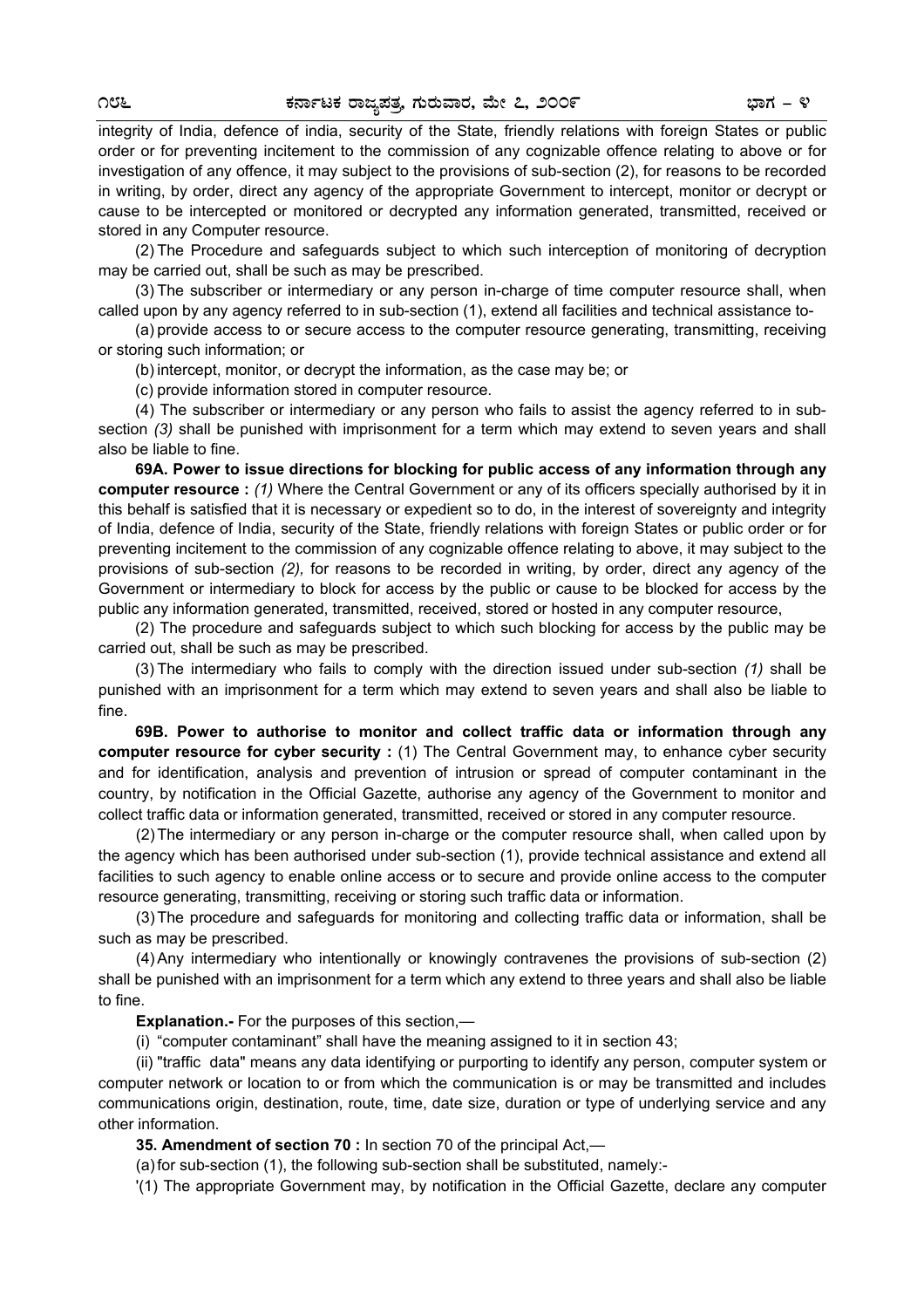resource which directly or indirectly affects the facility of Critical Information Infrastructure, to be a protected system.

**Explanation.-** For the purposes of this section, "Critical Information Infrastructure" means the computer resource, the incapacitation or destruction of which, shall have debilitating impact on national security, economy, public health or safety.';

(b) after sub-section (3), the following sub-section shall be inserted, namely:—

"(4) The Central Government shall prescribe the information security practices and procedures for such protected system.".

**36. Insertion of new sections 70A and 70 B :** After section 70 of the principal Act, the following sections shall be inserted, namely:—

**70A. National nodal agency :** (1) The Central Government may, by notification published in the Official Gazette, designate any organisation of the Government as the national nodal agency in respect of Critical Information Infrastructure Protection.

(2) The national nodal agency designated under sub-section (1) shall be responsible for all measures including Research and Development relating to protection of Critical Information Infrastructure.

(3) The manner of performing functions and duties of the agency referred to in sub-section (1) shall be such as may be prescribed.

**70B. Indian Computer Emergency Response Team to serve as national agency for incident response :** (1) The Central Government shall, by notification in the Official Gazette, appoint as agency of the Government to be called the Indian Computer Emergency Response Team

(2) The Central Government shall provide the agency referred to in sub-section (1) with a Director - General and such other officers and employees as may be prescribed.

(3) The salary and allowances and terms and conditions of the Director-General and other officers and employees shall be such as may be prescribed.

(4) the Indian Computer Emergency Response Team shall serve as the national agency for performing the following functions in the area of cyber security.

(a) collection, analysis and dissemination of information on cyber incidents;

(b) forecast and alerts of cyber security incidents;

(c) emergency measures for handling cyber security incidents;

(d) coordination of cyber incidents response activities;

(e) issue guidelines, advisories, vulnerability notes and whitepapers relating to information security practices, procedures, preventation, response and reporting of cyber incidents;

(f) such other functions relating to cyber security as may be prescribed.

(5) The manner of performing functions and duties of the agency referred to in sub-section (1) shall be such as may be prescribed.

(6) For carrying out the provisions of sub-section (4), the agency referred to in sub-section (1) may call for Information and give direction to the service providers intermediaries data centres, body corporate and any other person

(7) Any service provider, intermediaries, data centres, body corporate or person who fails to provide the information called for or comply with the direction under sub-section (6), shall be punishable with imprisonment for a term which may extend to one year or with fine which may extend to one lakh rupees or with both.

(8) No court shall take cognizance of any offence under this section, except on a complaint made by an officer authorised in this behalf by the agency referred to in sub-section (1)"

**37. Insertion of new section 72A :** After section 72 of the principal Act, the following section shall be inserted, namely:

**"72A. Punishment for disclosure of information in breach of lawful contract :** Save as otherwise provided in this Act or any other law for the time being in force, any person including an intermediary who, while providing services under the terms of lawful contract, has secured access to any material containing personal information about another person, with the intent to cause or knowing that he is likely to cause wrongful loss or wrongful gain discloses, without the consent of the person concerned, or in breach of a lawful contract, such material to any other person, shall be punished with imprisonment for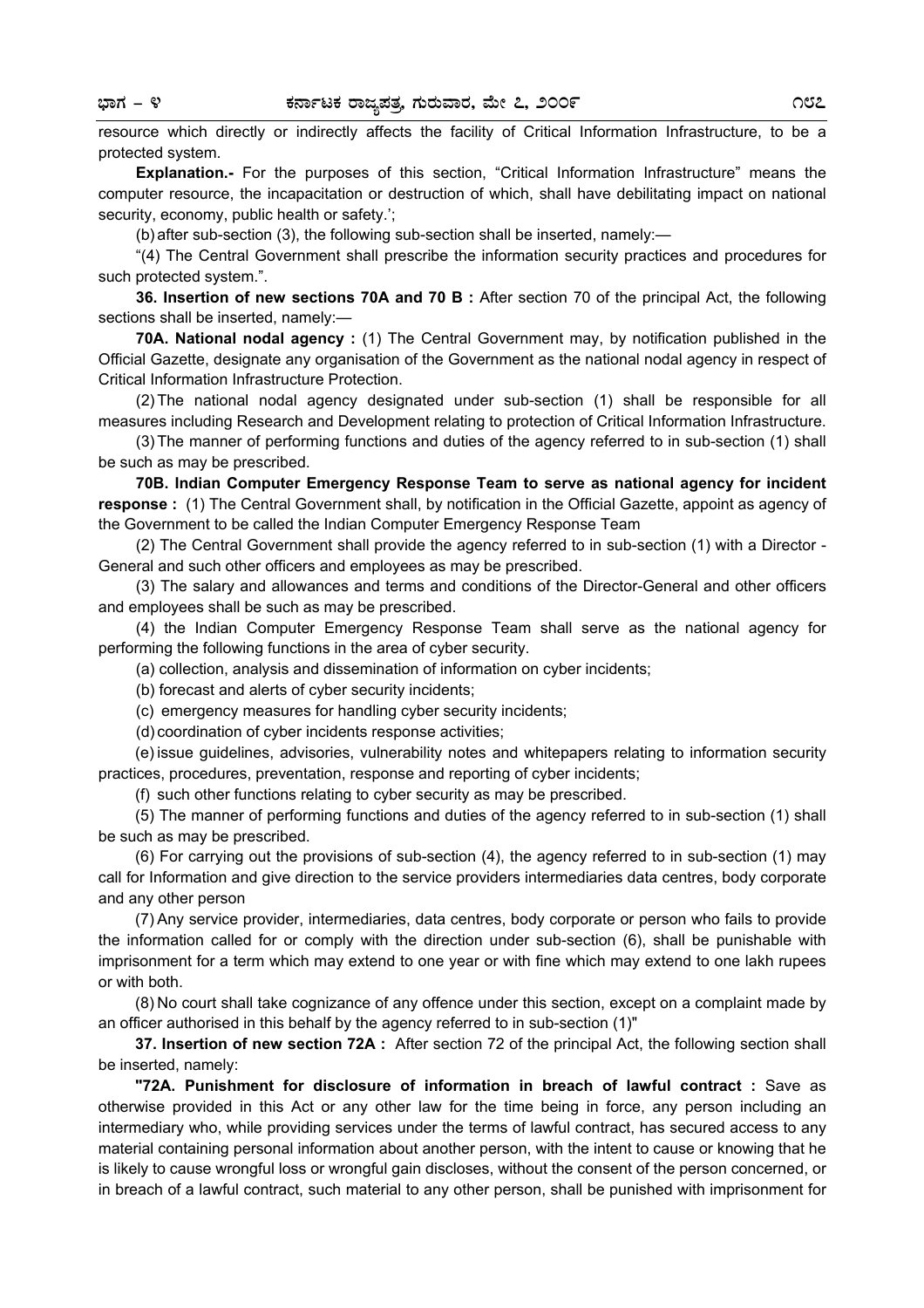a term which may extend to three years, or with fine which may extend to five lakh rupees, or with both.".

**38. Substitution of new sections for section 77 :** For section 77 of the principal Act, the following sections shall be substituted, namely:—

**"77. Compensation, penalties or confiscation not to interfere with other punishment :** No compensation awarded, penalty imposed or confiscation made under this Act shall prevent the award of compensation or imposition of any other penalty or punishment under any other law for the time being in force.

**77A. Compounding of offences :** A court of competent jurisdiction may compound offences, other than offences for which the punishment for life or imprisonment for a term exceeding three years has been provided, under this Act:

Provided that the court shall not compound such offence where the accused is, by reason of his previous Conviction, liable to either enhanced punishment or to a punishment of a different kind:

Provided further that the court shall not compound any offence where such offence affects the socio economic conditions of the country or has been committed against a child below the age of 18 years or a woman,

(2) The person accused of an offence under this Act may file an application for compounding in the court in which offence is pending for trial and the provisions of sections 265B and 265C of the Code of Criminal Procedure, 1973 (2 of 1974) shall apply.

**77B. Offences with three years imprisonment to be bailable :** Notwithstanding anything contained in the Code of Criminal Procedure, 1973 (2 of 1974) , the offence punishable with imprisonment of three years and above shall be cognizable and the offence punishable with imprisonment of three years shall be bailable.

**39. Amendment of Section 78:** In section 78 of the principal Act, for the words "Deputy Superintendent of Police" the word "Inspector" shall be substituted.

**40. Substitution of new Chapters for Chapter XII :** For Chapter XII of the Principal Act, the following Chapters shall be substituted, namely:

#### **'CHAPTER XII**

#### **INTERMEDIARIES NOT TO BE LIABLE IN CERTAIN CASES**

**79. Exemption from liability of intermediary in certain cases :** (1) Notwithstanding anything contained in any law for the time being in force but subject to the provisions of sub-sections (2) and (3), an intermediary shall not be liable for any third party information, data, or communication link made available or hosted by him.

(2) The provisions of sub-section (1) shall apply if—

(a) the function of the intermediary is limited to providing access to a communication system over which information made available by third parties is transmitted or temporarily stored or hosted or

(b) the intermediary does not—

(i) initiate the transmission,

(ii) select the receiver of the transmission, and

(iii) select or modify the information contained in the transmission;

 (c) the intermediary observes due diligence while discharging his duties under this Act and also observes such other guidelines as the Central Government may prescribe in this behalf.

(3) The provisions of sub-section (1) shall not apply if—

(a) the intermediary has conspired or abetted or aided or induced, whether by threats or promise or otherwise in the commission of the unlawful act;

(b) upon receiving actual knowledge, or on being notified by the appropriate Government or its agency that any information, data or communication link residing in or connected to a computer resource controlled by the intermediary is being used to commit the unlawful act, the intermediary fails to expeditiously remove or disable access to that material on that resource without vitiating the evidence in any manner.

Explanation. - For the purposes of this section, the expression "third party information" means any information dealt with by an intermediary in his capacity as an intermediary.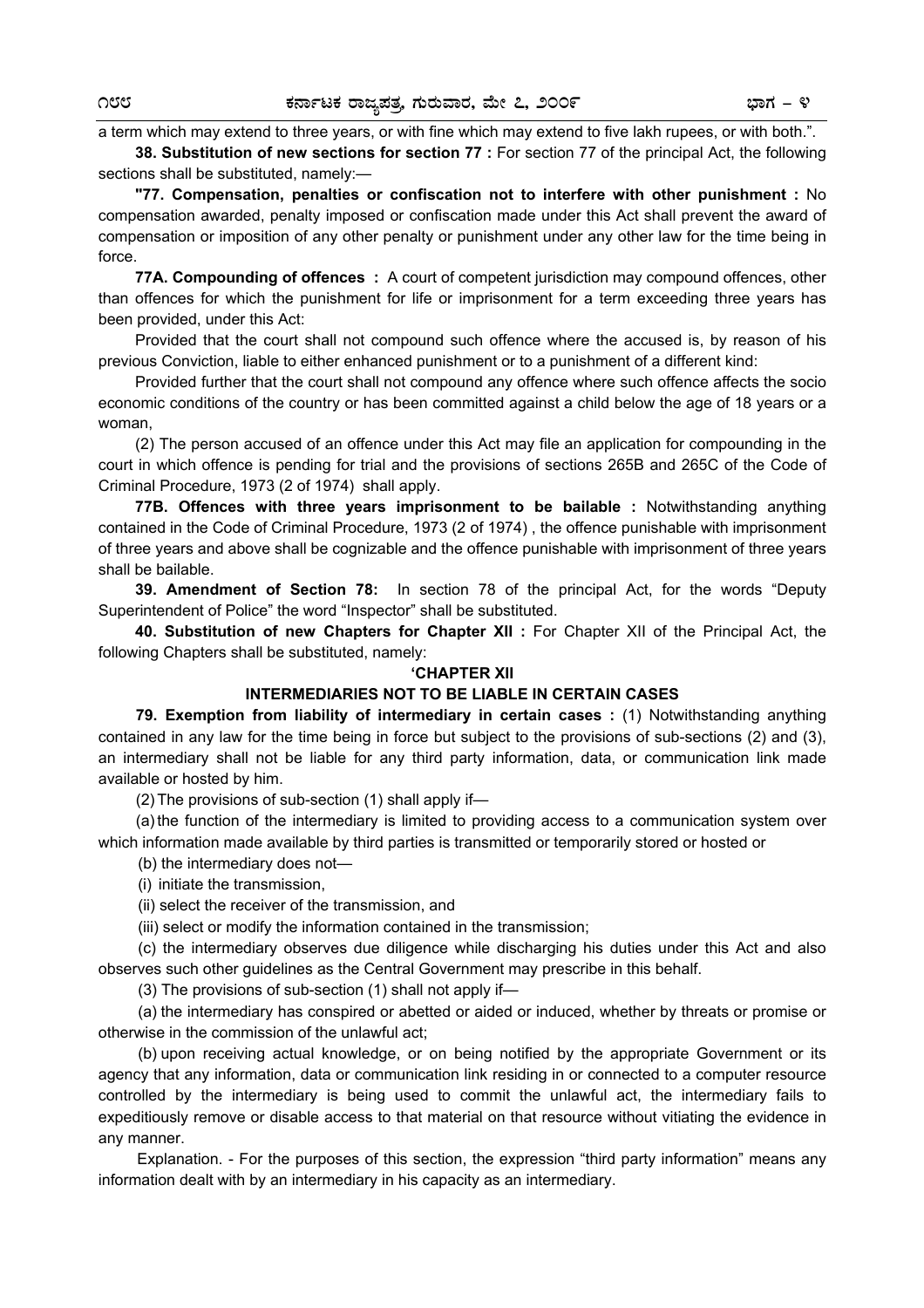## **CHAPTER XIIA**

#### **EXAMINER OF ELECTRONIC EVIDENCE**

**79A. Central Government to notify Exminer of Electronic Evidence :** The Central Government may, for the purposes of providing expert opinion on electronic form evidence before any court or other authority specify, by notification in the Official Gazette, any Department, body or agency of the Central Government or a State Government as an Examiner of Electronic Evidence.

**Explanation.**- For the purposes of this section, "electronic form evidence" means any information of probative value that is either stored or transmitted in electronic form and includes computer evidence, digital audio, digital video, cell phones, digital fax machines.'.

**41. Amendment of section 80 :** In section 80 of the principal Act, in sub-section (1), for the words "Deputy Superintendent of Police", the word "Inspector" shall be substituted.

**42. Amendment of section 81 :** In section 81 of the principal Act, the following proviso shall be inserted at the end, namely:

"Provided that nothing contained in this Act shall restrict any person from exercising any right conferred under the Copyright Act, 1957 (14 of 1957 )or the Patents Act, 1970. (39 of 1970)

**43. Amendment of section 82 :** In section 82 of the principal Act, -

(a) for the marginal heading, the following marginal heading shall be substituted, namely:— "Chairperson, Members, officers and employees to be public servants.";

(b) for the words "Presiding Officer", the words "Chairperson, Members" shall be substituted.

**44. Amendment of section 84 :** In section 84 of the principal Act, for the words "Presiding Officer" the words "Chairperson, Members" shaIl be substituted.

**45. Insertion of new sections 84A, 84B and 84C :** After section 84 of the principal Act, the following sections shall be inserted, namely:—

**"84A. Modes of methods for encryption :** The Central Government may, for secure use of the electronic medium and for promotion of e-governance and e-commerce, prescribe the modes or methods for encryption.

**84B. Punishment for abetment of offence :** Whoever abets any offence shall, if the act abetted is committed in consequence of the abetment, and no express provision is made by this Act for the punishment of such abetment, be punished with the punishment provided for the offence under this Act.

**Explanation.-** An act or offence is said to be committed in consequence of abetment, when it is committed in consequence of the instigation, or in pursuance of the conspiracy, or with the aid which constitutes the abetment.

**84C. Punishment for attempt to commit offences :** Whoever attempts to commit an offence punishable by this Act or causes such an offence to be committed, and in such an attempt does any act towards the commission of the offence, shall, where no express provision is made for the punishment of such attempt, be punished with imprisonment of any description provided for the offence, for a term which may extend to one-half of the longest term of imprisonment provided for that offence, or with such fine as is provided for the offence, or with both.".

**46. Amendment of section 87 :** In section 87 of the principal Act,—

(A) in sub-section (2),

(i) for clause (a), the following clauses shall be substituted, namely:—

"(a) the conditions for considering reliability of electronic signature or electronic authentication technique under sub-section (2) of section 3A;

(aa) the procedure for ascertaining electronic signature or authentication under sub-section (3) of section 3A;

(ab) the manner in which any information or matter may be authenticated by means of electronic signature under section 5;";

(ii) after clause (c), the following clause shall be inserted, namely:-

"(ca) the manner in which the authorised service provider may collect, retain and appropriate service charges under sub-section (2) of section 6A;";

(iii) for clause (e), the following clauses shall be substituted, namely:—

"(e) the manner of storing and affixing electronic signature creation data under section 15;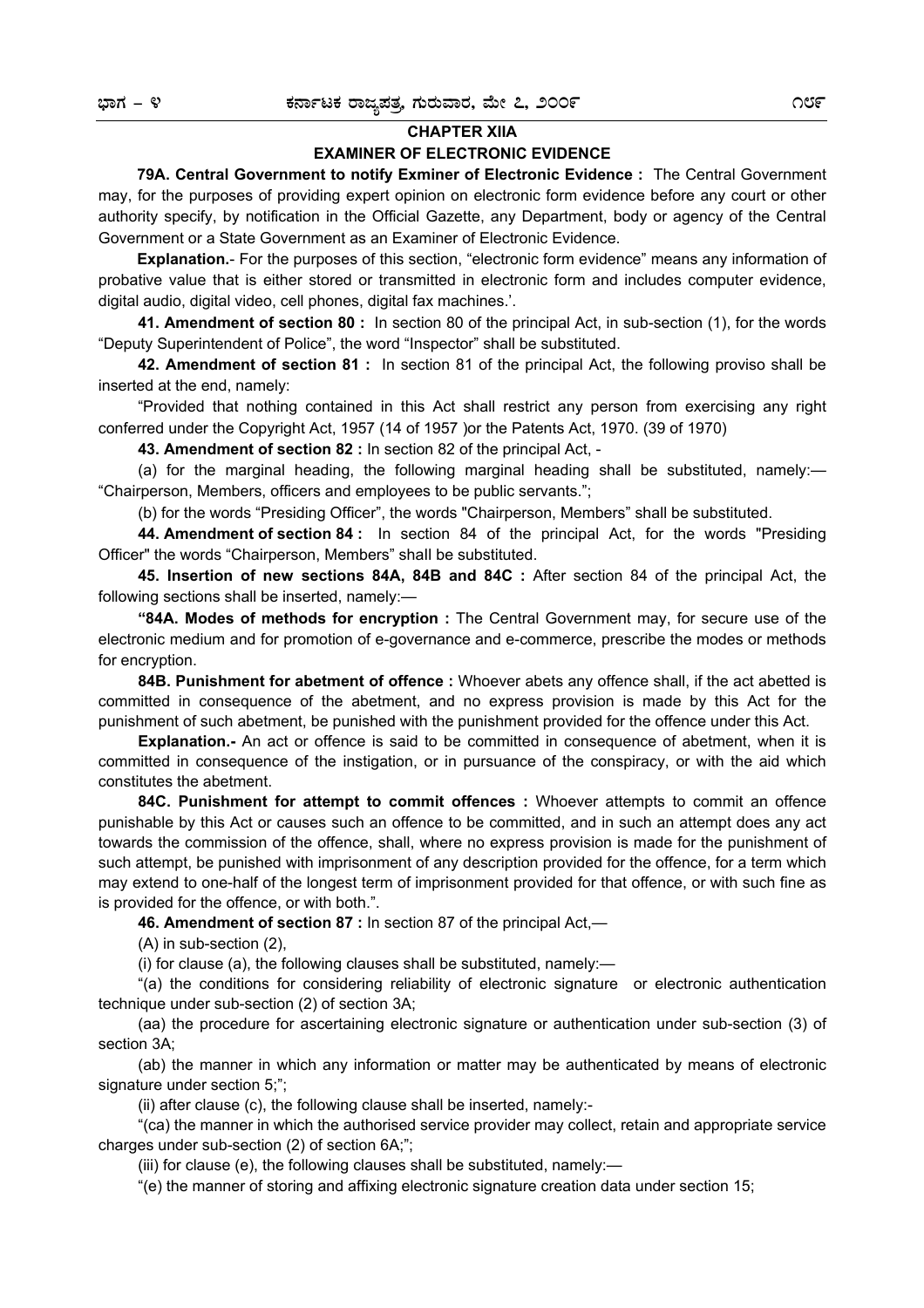(ea) the security procedures and practices under section 16;";

(iv) in clause (f), for the words "and Assistant Controllers", the words Assistant Controllers, other officers and employees" shall be substituted;

(v) clause (g) shall be omitted;

(vi) after clause (m) the following clause shall be inserted, namely:

"(ma) the form of application and fee for issue of Electronic Signature Certificate under section

(vii) after clause (o), the following clauses shall be inserted, namely;.

"(oa) the duties of subscribers under section 40A;

(ob) the reasonable security practices and procedures and sensitive personal data or information under section 43A;";

(viii) in clause (r), for the words "Presiding Officer", the words "Chairperson and Members" shall be substituted;

(ix) in clause (s), for the words "Presiding Officer", the words "Chairperson and Members" shall be substituted;

(x) for clause (w), the following clauses shall be substituted, namely:-

"(w) the powers and functions of the Chairperson of the Cyber Appellate Tribunal under section 52A; (x) the information, duration, manner and form of such information to be retained and preserved under section 67C;

(y) the procedures and safeguards for interception, monitoring, or decryption under sub-section (2) of section 69;

(z) the procedure and safeguards for blocking for access by the public under sub-section (2) of section 69A;

(za) the procedure and safeguards for monitoring and collecting traffic data or information under sub-section (3) of section 69B;

(zb) the information security practices and procedures for protected system under section 70;

(zc) manner of performing functions and duties of the agency under sub-section (3) of section 70A;

(zd) the officers and employees under sub-section (2) of section 70B;

(ze) salaries and allowances and terms and conditions of service of the Director General and other officers and employees under sub-section (3) of section 70B;

(zf) the manner in which the functions and duties of agency shall he performed under sub-section (5) of section 70B;

(zg) the guidelines to be observed by the intermediaries under sub-section (2) of section 79;

(zh) the modes or methods for encryption under section 84A;";

 $(B)$  in sub-section  $(3)$ ,—

(i) for the words, brackets, letter and figures "Every notification made by the Central Government under clause (f) of sub-section (4) of section 1 and every rule made by it", time words "Every notification made by the Central Government under sub-section (1) of section 70A and every rule made by it" shall be substituted;

(ii) the words ''the notification or'' wherever they occur, shall be omitted.

**47. Amendment of section 90 :** In section 90 of the principal Act, in sub-section (2), clause (c) shall be omitted.

**48. Omission of sections 91, 92, 93 and 94 :** Sections 91,92,93 and 94 of the principal Act shall be omitted

**49. Substitution of new Schedules for First Schedule and Second Schedule :** For the First Schedule and the Second Schedule to the principal Act, the following Schedules shall be substituted, namely:—

#### **"FIRST SCHEDULE**

**[See sub-section (4) of section 1]** 

**DOCUMENTS OR TRANSACTIONS TO WHICH THE ACT SHALL NOT APPLY**

| ۰. | ×<br>I |
|----|--------|
|----|--------|

Sl. No. Description of documents or transactions

1. A negotiable instrument (other than a cheque) as defined in section 13 of the Negotiable Instruments Act, 1881 (26 of 1881)

35;";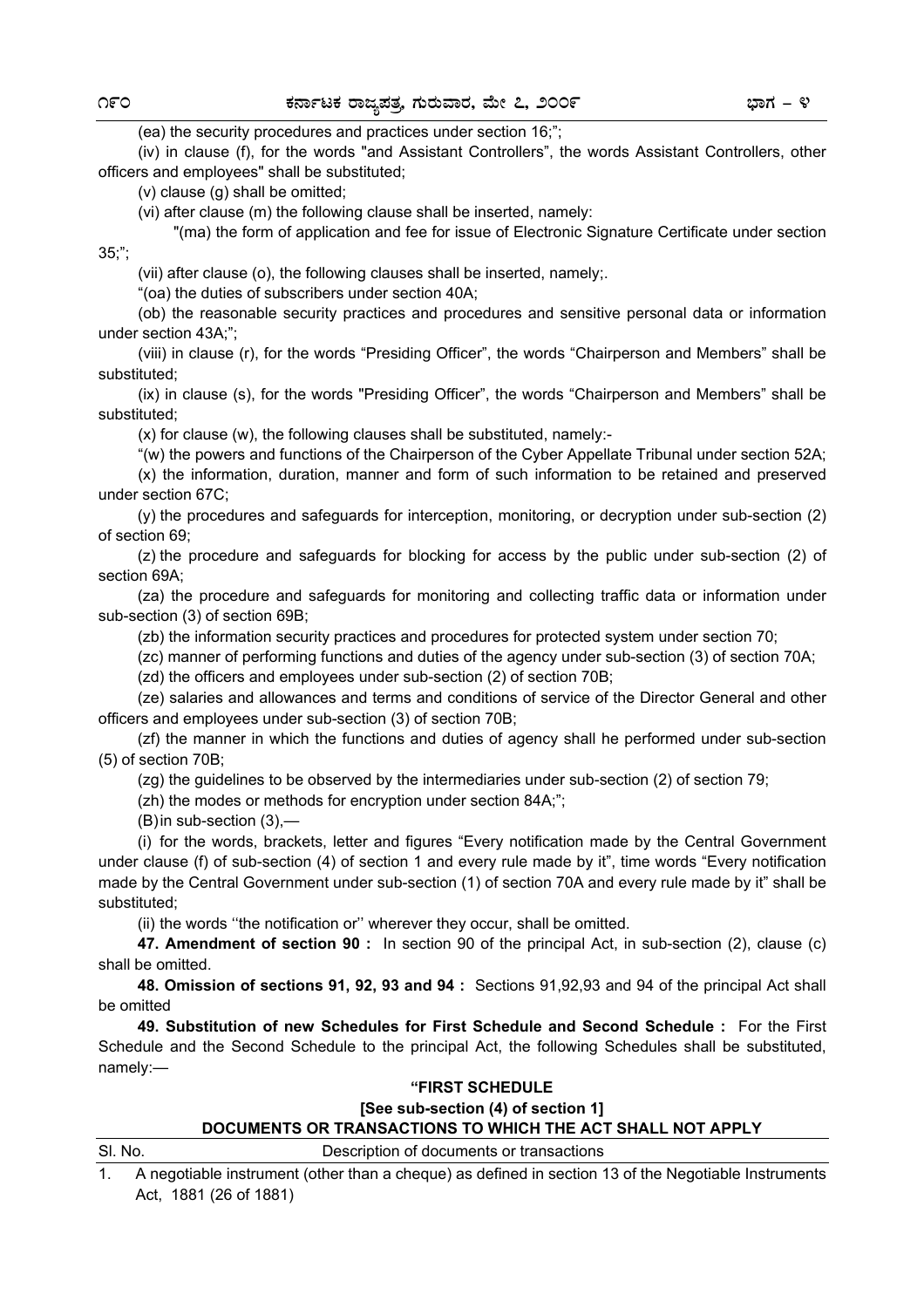- 2. A power-of-attorney as defined in section lA of the Powers-of-Attorney Act, 1882. (7 of 1882)
- 3. A trust as defined in section 3 of the Indian Trusts Act, 1882. (2 of 1882)
- 4. A will as defined in clause (h) of section 2 of the Indian Succession Act, 1925 (39 of 1925) including any other testamentary disposition by whatever name called.
- 5. Any contract for the sale or conveyance of immovable property or any interest in such property.

## **THE SECOND SCHEDULE**

## **[See sub-section (1) of section 3A]**

#### **ELECTRONIC SIGNATURE OR ELECTRONIC AUTHENTICATION TECHNIQUE AND PROCEDURE**

| ິ<br>Mo.<br>. ات<br>$\sim$ $\sim$ | י ישו<br>$\sim$ $\sim$ $\sim$ $\sim$ $\sim$ |        |  |
|-----------------------------------|---------------------------------------------|--------|--|
| . .                               | ◠<br>ॱ▃                                     | -<br>ີ |  |

**50. Omission of Third Schedule and Fourth Schedule :** The Third Schedule and the Fourth Schedule to the principal Act shall be omitted.

## **PART III**

#### **AMENDMENT OF THE INDIAN PENAL CODE**

 **51.Amendment of Indian Penal Code :** In the Indian Penal Code- (45 of 1860)

**(a) Amendment of section 4 :** in Section 4,-

(i) after clause (2), the following clause shall be inserted namely;

"(3) any person in any place without and beyond India committing offence targeting a computer resource located in India."

(ii) for the Explanation, the following Explanation shall he substituted, namely:-

**'Explanation. -** In this section—

 (a) the word "offence" includes every act committed outside India which, if committed in lndia, would be punishable under this Code;

 (b) the expression "computer resource" shall have the meaning assigned to it in clause (k) of subsection (1) of section 2 of the Information Technology Act, 2000 (21 of 2000).';

 (b) in section 40, in clause (2), after the figure "117" the figures and word "118, 119 and 120" shall be inserted;

 (c) in section 118, for the words "voluntarily conceals, by any act or illegal omission, the existence of a design", the words "voluntarily conceals by any act or omission or by the use of encryption or any other information hiding tool, the existence of a design" shall be substituted;

 (d) in section 119, for the words "voluntarily conceals, by any act or illegal omission, the existence of a design", the words "voluntarily conceals by any act or omission or by the use of encryption or any other information hiding tool, the existence of a design" shall be substituted;

 (e) in section 464, for the words "digital signature" wherever they occur, the words "electronic signature" shall be substituted;

#### **PART IV**

#### **AMENDMENT OF THE INDIAN EVIDENCE ACT, 1872**

**52. Amendment of Indian Evidence Act :** In the Indian Evidence Act, 1872 (1 of 1872),—

**(a) Amendment of section 3 :** (a) in section 3 relating to interpretation clause, in the paragraph appearing at the end, for the words "digital signature" and "Digital Signature Certificate", the words "electronic signature" and "Electronic Signature Certificate" shall respectively be substituted;

 **(b) Insertion of new section 45A:-** after section 45, the following section shall be inserted, namey:-

**"45A. Opinion of Examiner of Electronic Evidence.-** When in a proceeding, the court has to form an opinion on any matter relating to any information transmitted or stored in any computer resource or any other electronic or digital form, the opinion of the Examiner of Electronic Evidence referred to in section 79A of the Information Technology Act, 2000 (21 of 2000), is a relevant fact.

**Explanation.-** For the purposes of this section, an Examiner of Electronic Evidence Shall be an expert"

 **(c) Amendment of section 47A :** In section 47A,

(i) for the words "digital signature", the words "electronic signature" shall be substituted

(ii) for the words "Digital Signature Certificate", the words "Electronic Signature Certificate" shall